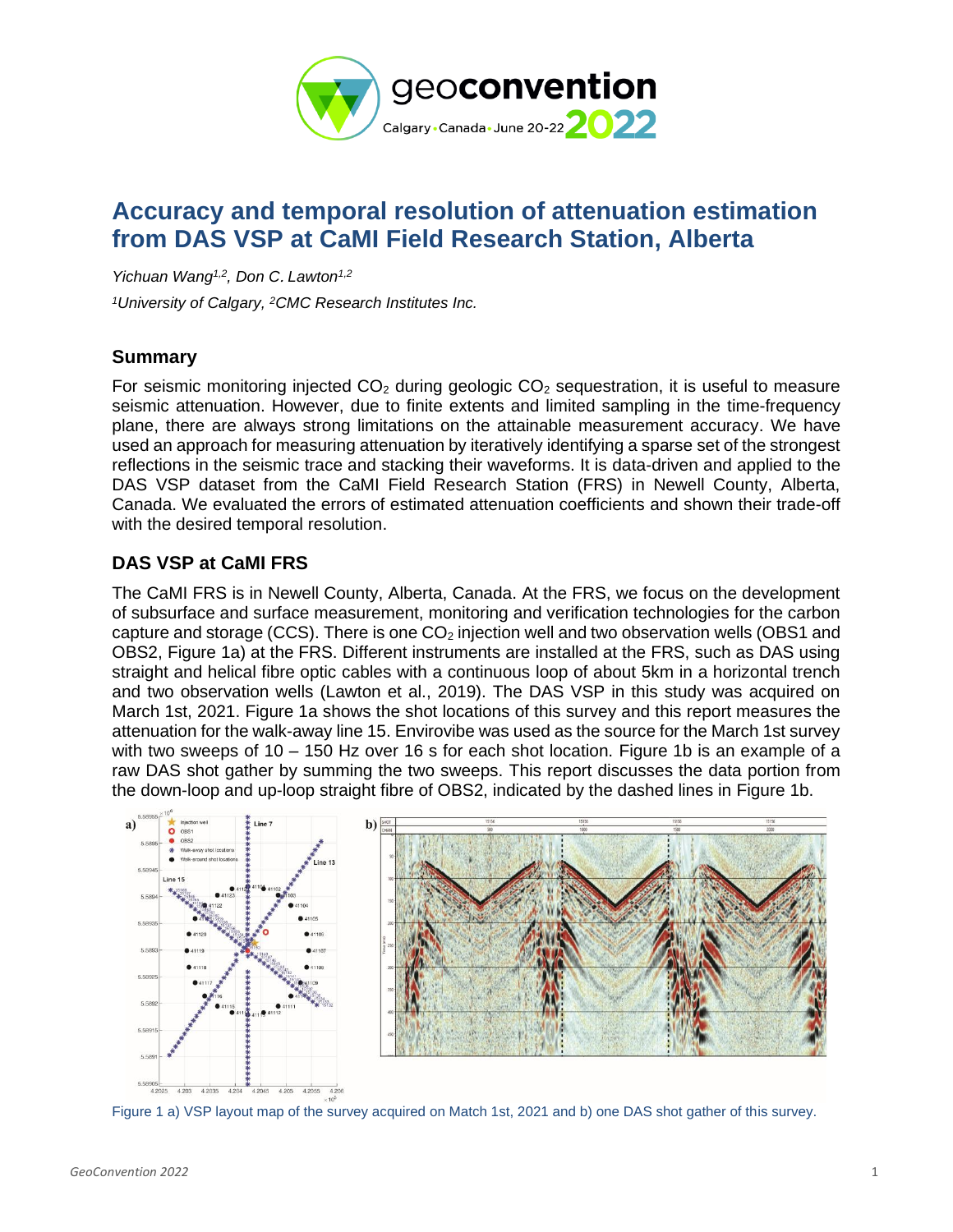

### **Attenuation measurement**

The non-stationary convolutional model for reflection signal in the frequency domain is

$$
A(t,f) = S(f)R(t,f) \exp\left\{-\int_0^t \left[\gamma(\tau) + \pi f Q^{-1}(\tau)\right] d\tau\right\},\tag{1}
$$

where  $t$  is the two-way reflection time,  $f$  is the frequency,  $A(t, f)$  is the time-frequency variant amplitude of the signal recorded at the surface, *S*(*f*) is the spectrum of the source, *R*(*t*, *f*) is the time-frequency response of the reflectivity. The  $O^{-1}$  and its "geometric" counterpart  $\gamma$  describe the path effects of attenuation on the signal spectra (Morozov, 2008). With the assumption of reflectivity spectra  $R(t, f) = const$ , the "apparent" attenuation parameters  $\gamma_A$  and  $Q_A^{-1}$  can be inverted for by first taking the logarithm and then the time derivative of equation [1](#page-1-0)

<span id="page-1-1"></span><span id="page-1-0"></span>
$$
\gamma_A + \pi f Q_A^{-1} = -\frac{\partial \ln A(t, f)}{\partial t}.
$$
 (2)

Thus,  $\gamma_A$  and  $Q_A^{-1}$  at time *t* are obtained as the coefficients of linear regression with respect to variable *f*. The smooth estimates of time-variant spectra *A*(*t, f*) in equation [2](#page-1-1) are derived by Wang and Morozov's (2020) approach. In this approach, a sparse set of locally strongest peaks are selected within the reflection signal and the waveforms of a certain length centered on each selected peak are extracted and stacked. The spectrum  $A(t_i, f)$  is then derived from the stacked waveform at each time *ti*. We use the Hann function for tapering during the waveform stacking to make the  $A(t_i, f)$  smooth in time  $t_i$ . [Figure 2](#page-1-2) shows the estimated  $\gamma_A$  and  $Q_A^{-1}$  from the VSP CDP stack of the March 1st survey at the FRS. The BBRS in [Figure 2](#page-1-2) indicates the Basal Belly River Sandstone Formation reflection of the  $CO<sub>2</sub>$  injection zone at the FRS.



<span id="page-1-2"></span>Figure 2 a) VSP CDP stack, b) estimated  $Q_A^{-1}$  values and c) estimated  $\gamma_A$  values. Black line in b) or c) indicates the location and depth of the CO<sub>2</sub> injection well at the FRS.

## **Accuracy and temporal resolution**

As noted by White (1992), the measurements of  $\gamma$  and  $Q^{-1}$  always use wave trains of finite bandwidth, which are extended in time and space. Such finite extents and limited sampling in the (*t, f*) plane impose strong limitations on the attainable measurement accuracy. Thus, the errors of estimated  $Q$  and  $\gamma$  are always significant, and they trade off with the available bandwidth and temporal resolution (White, 1992).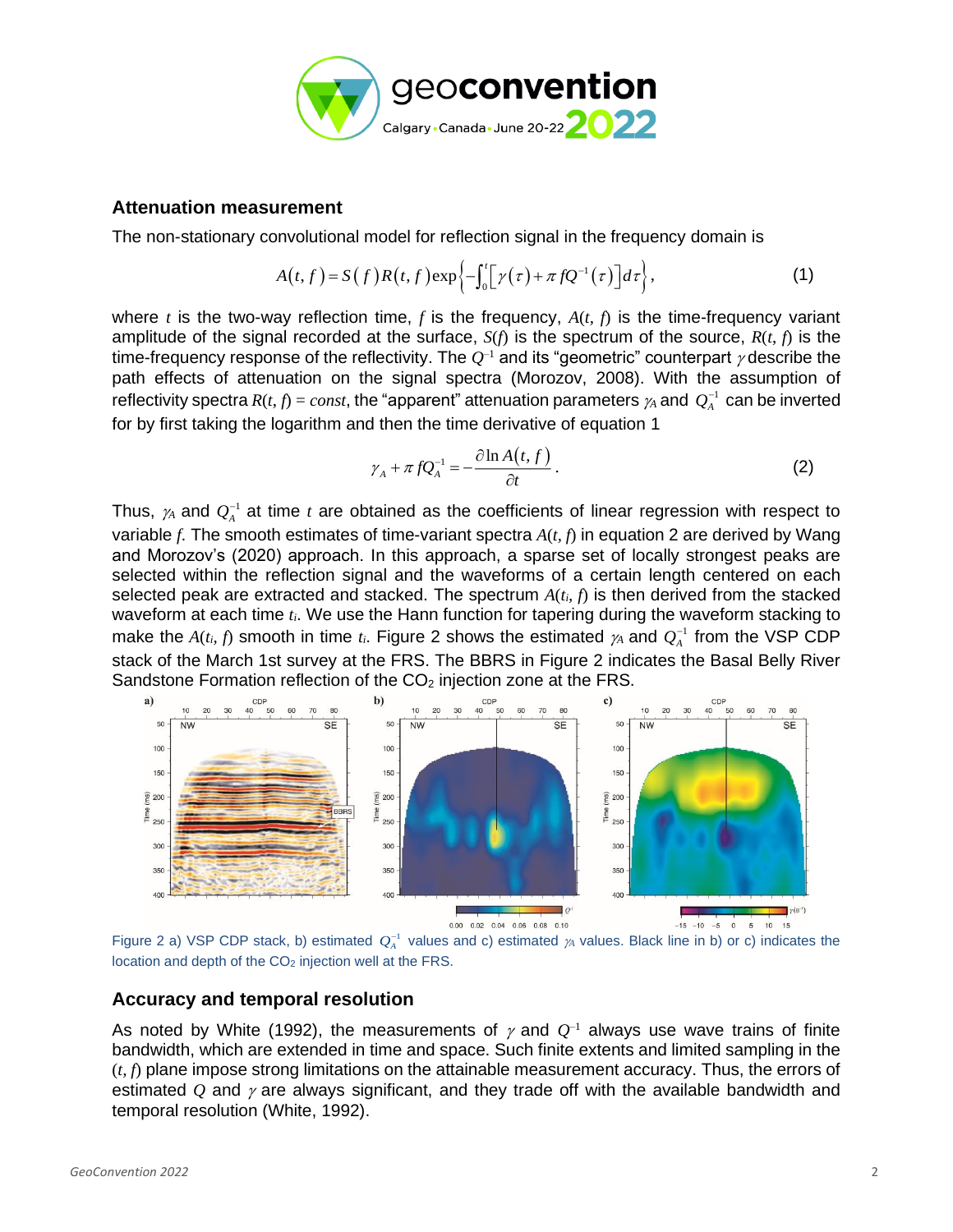

Let us denote *T* the length of each waveform used in spectral measurement, *B* the frequency bandwidth of the data, and *b* the width of the elementary frequency band with the minimum value  $b = 1/2T$ . Let us assume that Q and  $\gamma$  are estimated by linear regressions with a set of  $n = B/b$ frequencies  $f_k$ . To obtain uncorrelated estimates of  $\gamma$  and  $q$ , it is convenient to use regression with respect to a demeaned variable  $\left(f_{\scriptscriptstyle k} - \overline{f}\right)$ :

<span id="page-2-1"></span><span id="page-2-0"></span>
$$
a_k = \gamma + \pi \left( f_k - \overline{f} \right) q \,, \tag{3}
$$

where  $\bar{f} = \sum f_k / n$ ,  $q = Q^{-1}$ , and  $a$  is the spectral quantity in the right-hand side of equation [2.](#page-1-1) If the distribution of signal amplitudes is Gaussian, the *q* would be normally distributed and standard statistical methods would be allowed for evaluating its measurement accuracy.

Denoting  $\hat{\gamma}$  and  $\hat{q}$  the estimated coefficients from regression [3,](#page-2-0) their measurement errors are

$$
s_{\hat{y}} = \frac{\sigma_{\hat{a}}}{\sqrt{n}} \text{ and } s_{\hat{q}} = \frac{\sigma_{\hat{a}}}{\pi \sqrt{\sum (f_k - \overline{f})^2}} = \frac{s_{\hat{y}}}{\pi \langle f_k - \overline{f} \rangle_{\text{RMS}}},
$$
(4)

where  $\langle...\rangle_{_{RMS}}$  denotes the root-mean-square (RMS) average, and  $\sigma_{\hat{a}}^2$  denotes the variance of the estimated quantity  $\hat{a}$  . The RMS average of demeaned frequencies is proportional to the signal bandwidth as  $\langle f_k - f \rangle_{_{RMS}} = cB$  . The quantity  $a$  is smoothly variable with respect to time  $t$ , and it can thus be approximated from the ratio of amplitude spectra measured at some times  $t_1$  and  $t_2$ separated by interval  $\Delta t=t_1-t_2$ :  $a_k \approx \ln\left[A(t_1,f_k)/A(t_2,f_k)\right]/\Delta t$  . If the time separation  $\Delta t$  is selected sufficiently large, the two spectra are statistically uncorrelated, and the relative variance of the spectral ratio equals (e.g., White, 1992)  $\text{var}\left\{\ln\left|A(t_1,f_k)/A(t_2,f_k)\right|\right\} = 1/2bT$  . Noting that  $n = B/b$  and using this relative variance, relations [4](#page-2-1) become

$$
s_{\hat{y}} = \frac{1}{\sqrt{2}\Delta t} \frac{1}{\sqrt{BT}} \text{ and } s_{\hat{q}} = \frac{s_{\hat{y}}}{\pi cB} = \frac{1}{\pi \sqrt{2}c} \frac{1}{\sqrt{BT}} \frac{1}{B\Delta t}.
$$
 (5)

Equations 5 show that the errors of the estimated  $\hat{\gamma}$  or  $\hat{q}$  are independent of  $\hat{\gamma}$  or  $\hat{q}$  magnitude and inversely proportional to  $\Delta t$  and the square root of product *BT*. The key parameter determining the measurement accuracy from equation 5 is the desired temporal resolution  $\Delta t$ . Thus,  $\Delta t$  must be sufficiently large for keeping reasonable errors of  $\hat{\gamma}$  or  $\hat{q}$  . This is a fundamental limitation for observable  $\gamma$  and  $q$  models as they cannot contain spatial detail smaller than  $v\Delta t$ , where  $v$  is the wave velocity.

In the present method, we can measure the temporal resolution  $\Delta t$  as half length of the Hann time window used in the waveform stacking for spectral measurements. By using  $\Delta t$  = 150 ms, equations [4](#page-2-1) or 5 yield errors in [Figure 3](#page-3-0) for estimated  $\not\!\!{}_{A}$  and  $\mathcal{Q}^{-1}_{\scriptscriptstyle{A}}$  of one stacked trace. [Figure 3c](#page-3-0) shows the accuracy of estimated  $\mathcal{Q}_{\scriptscriptstyle{A}}^{\scriptscriptstyle -1}$  is limited even with a limited resolution of 150 ms as the  $\mathcal{Q}_\mathrm{A}^{-1}$  value (black line) is below measurement error (green line) for most time depths. This indicates